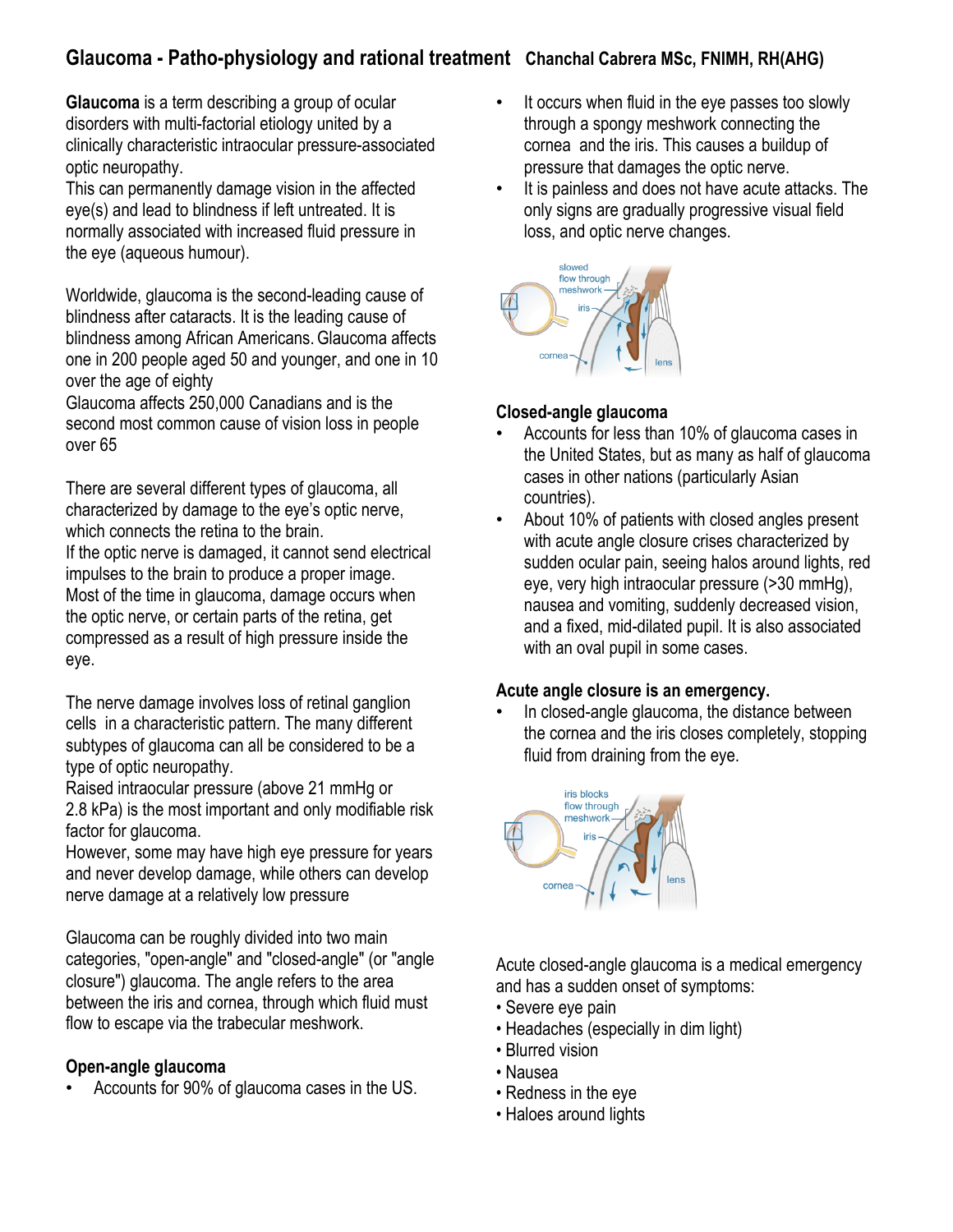### **Causes of glaucoma**

- Poor circulation eye tissues do not get enough circulation (mild ishcemia),low blood pressure
- Low blood sugar, in which case the body restricts blood supply in response to conserve energy.

Normal immune response to the mild ischemia is release of the inflammatory cytokines to restore the blood flow to the optic nerve. Over time the need to release inflammatory chemicals thickens the aqueous humor (PEX syndrome), increases in sticky proteins in the chambers and exhausts anti-oxidants used to neutralize the inflammation

Pseudoexfoliative amyloid like material moves into the aqueous humor and then gets deposited on the trabecular meshwork, causing oxidative damage and obstruction. Obstruction of the trabecular meshwork then causes elevation of the intraocular pressure (IOP) and resultant glaucoma.

In this sense glaucoma is a condition of congestion and poor drainage of the eye.

Screening for glaucoma is usually performed as part of a standard eye examination. Testing for glaucoma should include measurements of the intraocular pressure via tonometry, changes in size or shape of the eye, anterior chamber angle examination or gonioscopy and examination of the optic nerve to look for any visible damage to it, or change in the cup-todisc ratio and also rim appearance and vascular change. A formal visual field test should be performed

| <b>Examining / Measuring</b>              | <b>Name of Test</b> |
|-------------------------------------------|---------------------|
| The inner eye pressure                    | Tonometry           |
| The shape and color of the optic nerve    | Ophthalmoscopy      |
| The complete field of vision              | Perimetry           |
| The angle where the iris meets the cornea | Gonioscopy          |
| Thickness of the cornea                   | Pachymetry          |

### **Non-modifiable risk factors - things you can't change:**

- Increased age
- Female gender
- Naturally high levels of pressure in the eye
- Family history of glaucoma
- Nearsightedness

• Ethnicity: People of African or Hispanic descent have a greater risk of open- angle glaucoma. Those of Asian or Inuit descent have an increased risk for other types of glaucoma.

# **Modifiable risk factors – things you can change**

- Manage diabetes and high blood pressure.
- Protect your eyes from injuries and infections.
- If you have other risk factors, talk to your eye doctor before using antihistamines, antidepressants, dilating eye drops or steroids, or beginning a weight training program

Physical exercise provides a long-term benefit of reducing the incidence of low ocular perfusion pressure (OPP). The results showed that study participants who engaged in moderate physical exercise approximately 15 years prior to the study had a 25 percent reduced risk of low OPP that could lead to glaucoma.

"It appears that OPP is largely determined by cardiovascular fitness," said study author Paul J. Foster, MD, PhD, of the University College London Institute of Ophthalmology. "We cannot comment on the cause, but there is certainly an association between a sedentary lifestyle and factors which increase glaucoma risk."

### **Managing glaucoma**

Conventional treatment options include steroid eye drops, laser therapy (especially for the narrow angle variety) and surgery.

Eye pressures are lowered with eyedrops (that reduce fluid secretion) or surgery (which opens holes in the trabecular meshwork), but the underlying disease process still exists.

# **Common classes of drugs used**

- Alpha Agonist
- Beta Blockers
- Carbonic Anhydrase Inhibitors
- Cholinergic (Miotic)
- Combined Medications
- Prostaglandin Analogs http://www.glaucoma.org/treatment/medicationguide.php

# **Allan Tillotson**

"The ideal medicine for glaucoma should improve microcirculation to the back of the eye, nourish and moisturize the intra-eye membranes, restore antioxidant status, reduce IOP (intra-ocular pressure), calm stress, and improve fluid drainage"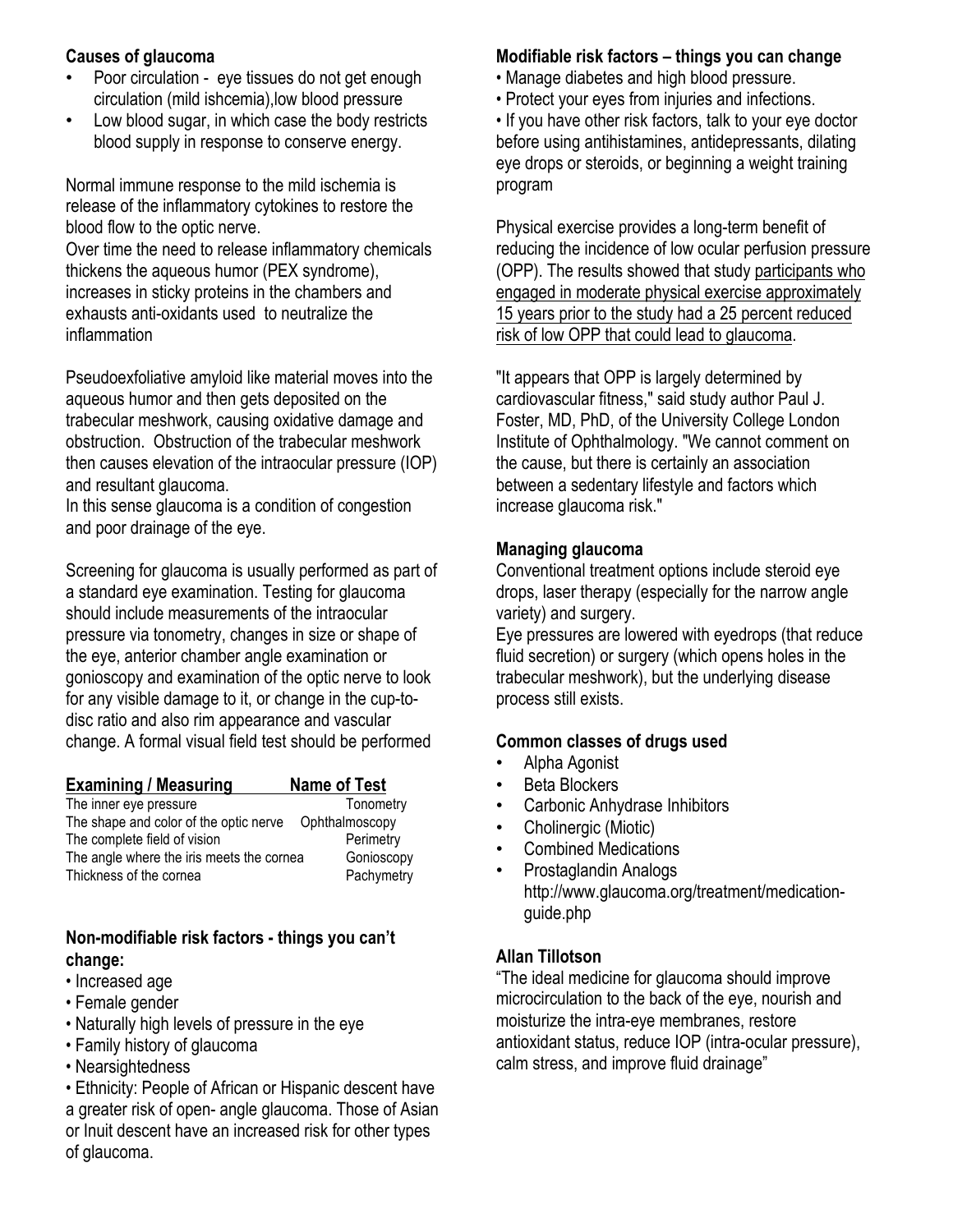# **Diet for glaucoma**

Tyrosine kinase inhibitors (TKI) and protein kinase C inhibitors (PKCI) relax the trabecular meshwork without tightening the ciliary muscle (Wiederholt et al., 2000). Found in high amounts in beans, including yellow split pea, black turtle beans, baby lima beans, large lima beans, anasazi beans, red kidney beans, red lentils, soybeans, black eyed peas, pinto beans, mung beans, azuki beans.

Quercetin is also a TKI, so also eat lots of yellow skinned onions, drink some green tea, and eat garlic and broccoli.

### **Natural compounds that inhibit PTK**

- Caffeic Acid Phenethyl Ester (CAPE) (from Propolis)
- Curcumin
- Emodin
- Flavonoids including apigenin, luteolin, quercetin, genistein
- Hypericin (light activated)
- Parthenolide
- Catechins from green tea especially EGCG
- Forskolin from *Coleus forskolii*
- Ursolic acid (*Rosmarinus off and Ocimum sanctum)*

# **Natural compounds that inhibit PKC**

- CAPE (from Propolis)
- Curcumin
- Emodin
- Flavonoids including apigenin, luteolin, quercetin, EGCG
- Hypericin (light activated)
- Omega 3 fatty acids (EPA / DHA)
- Selenium
- Vitamin E
	- IP6 (inositol hexaphosphate)

# **Antioxidants**

Some research suggests that **antioxidants** may be helpful in managing glaucoma, but it is not known whether they can help prevent vision loss. Alpha-lipoic acid, Vitamin C, beta-Carotene, Vitamin E, lutein, zinc, selenium, melatonin, glutathione, green tea, grape seed extract, resveratrol, fish oil, and omega-3.

Moderate exercise lowers eye pressure and perhaps improves blood supply to the optic nerve. A number of studies have shown that exercise has pressurelowering effects.

One study reported that moderate exercise was associated with a 14% decrease in intraocular pressure (IOP), another found that persons engaged in aerobic exercise for 10 minutes experienced a decrease in IOP, and two trials reported that persons who exercised for 3 months had a moderate IOP decrease lasting for 3 weeks after the exercise program ended.

# **CASE REPORT AND COMMENTARY**

Woman aged early 50s

Sudden onset in early 2012 of acute (narrow) angle glaucoma. Asymptomatic and diagnosed on routine annual eye exam.

Grandmother had glaucoma (type unknown) Treated immediately with laser surgery. First surgery was unsuccessful and she changed doctors and repeated the procedure.

1 week of prednisone drops after second surgery. No drugs or drops being used at time of consultation. Possible scarring from the botched first surgery made it hard to assess the extent of glaucoma symptoms. Generally low energy and run down

Known heart valve defect (location unknown) causing occasional palpitations from anxiety or stress. Blood pressure low at 100 / 78 mmHg and generally low standard body temperature.

Neck and shoulder pain, mostly from poor ergonomics at desk

Chronic (almost constant), sub-acute migraine. Left sided pain, photophobia, no nausea. Occasional flare ups of acute pain when she prefers a warm body and a cold face.

Usually a result of exposure to perfumes or chemicals. Managed without pain killers most of the time but almost always has a headache in the left side. Drinking  $3 - 4$  beers helps  $(3 - 4)$  times week). 4 cups of coffee daily seems to help temporarily.

On presentation symptoms were tired, sore eyes; maximum computer use of 15 minutes before aggravation of symptoms; bolts of sharp pain in the eyes many times in a day with no apparent trigger or cause; some blurring of vision. The eyes were dry prior to surgery but are not afterwards.